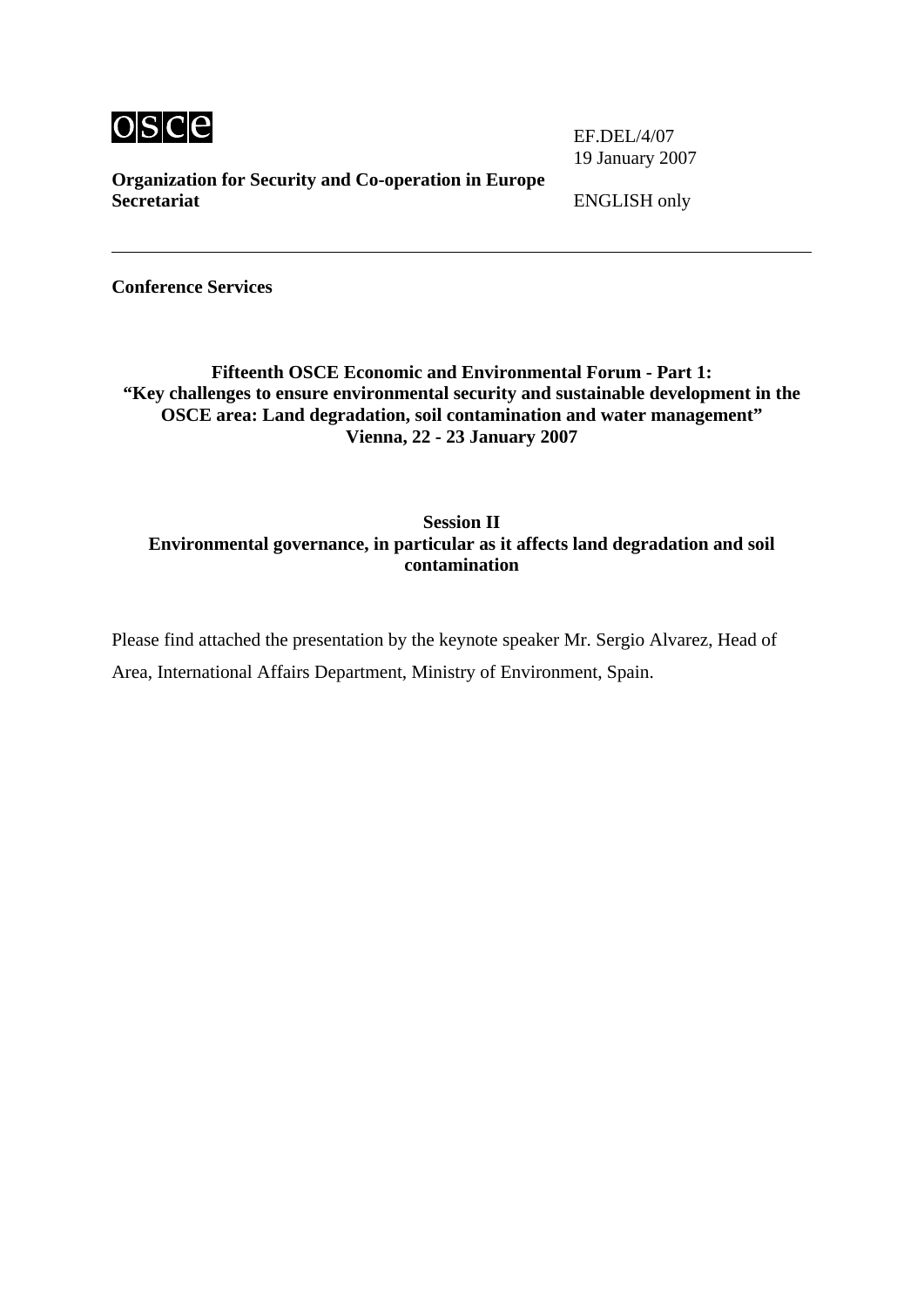

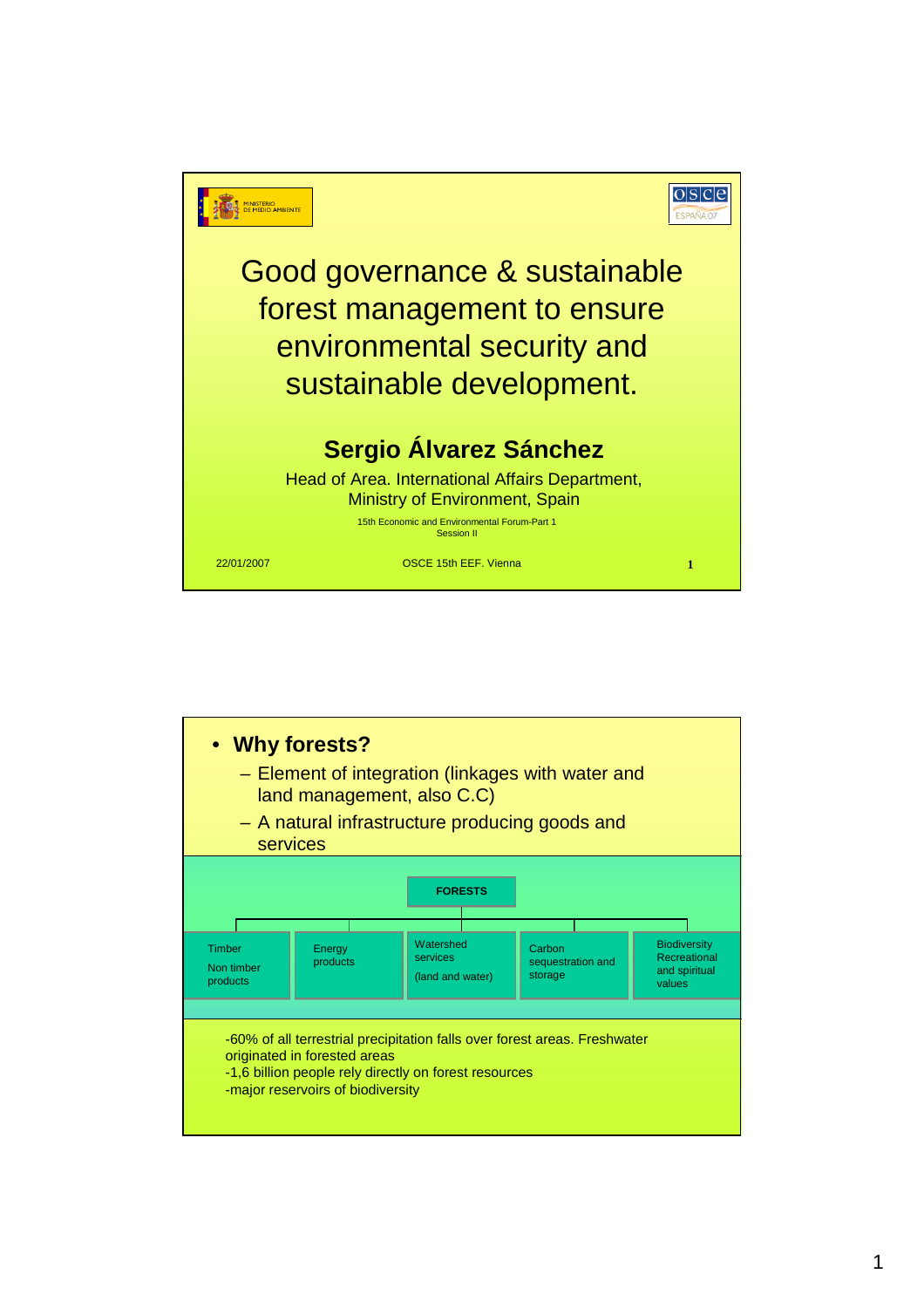

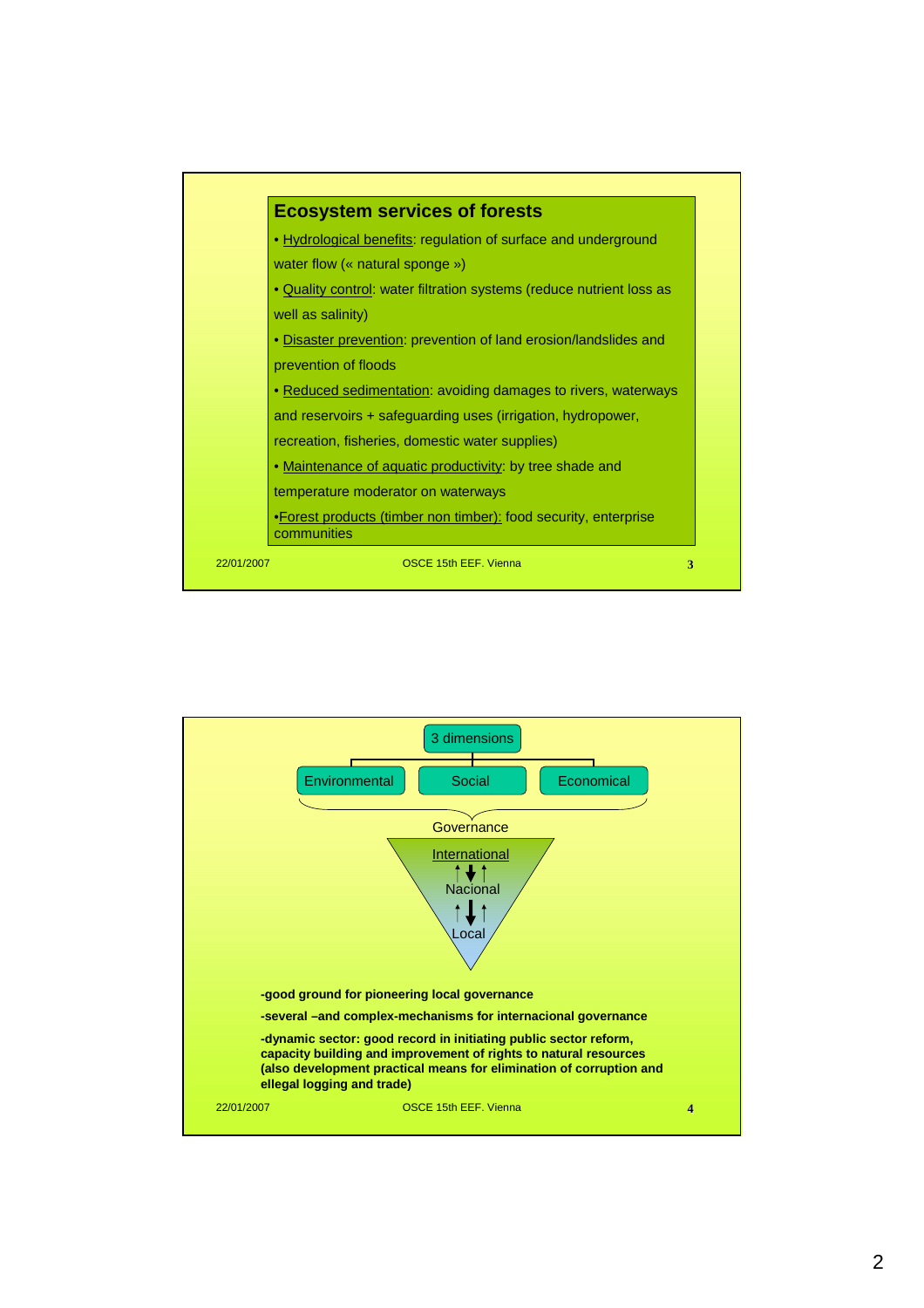

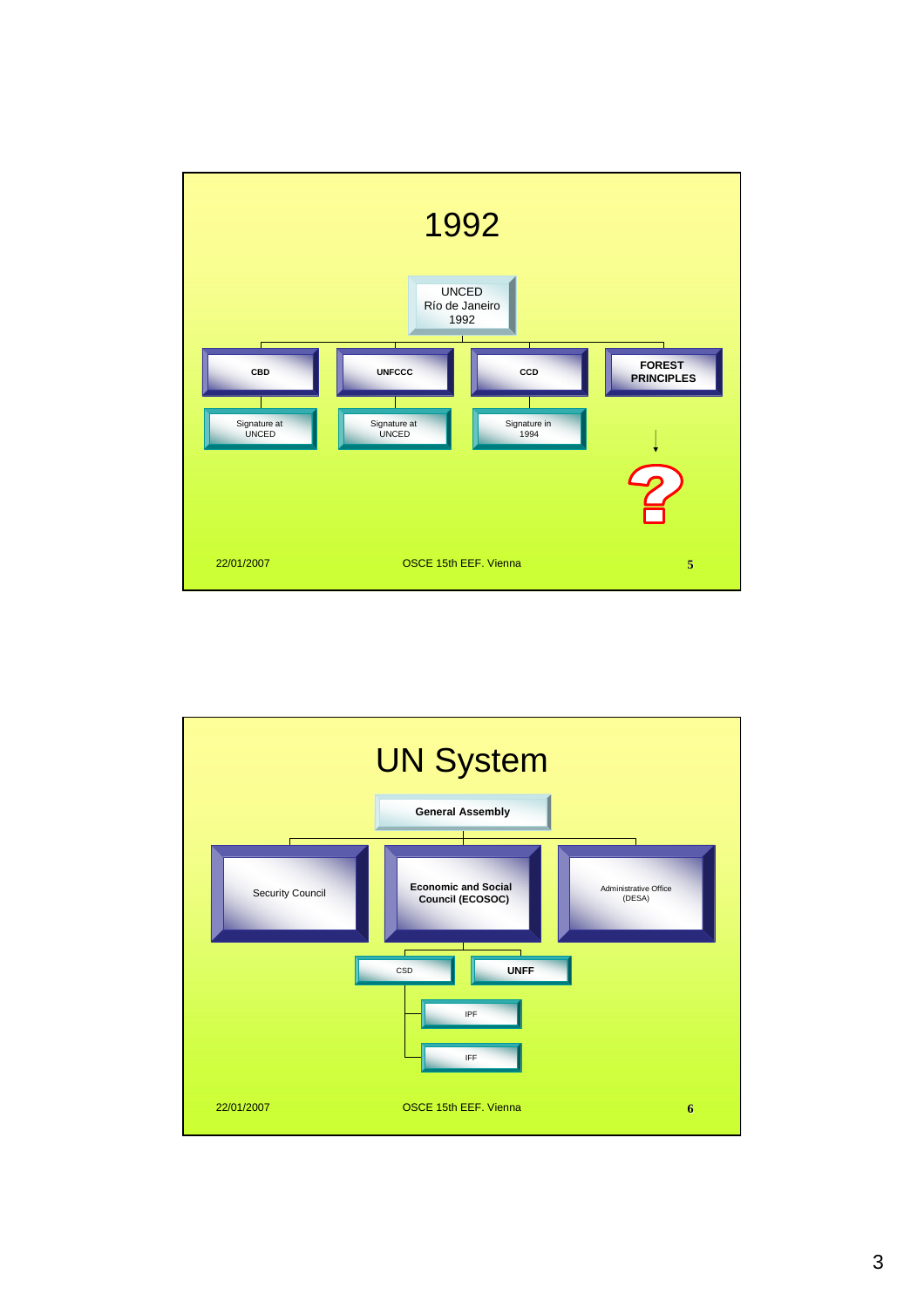

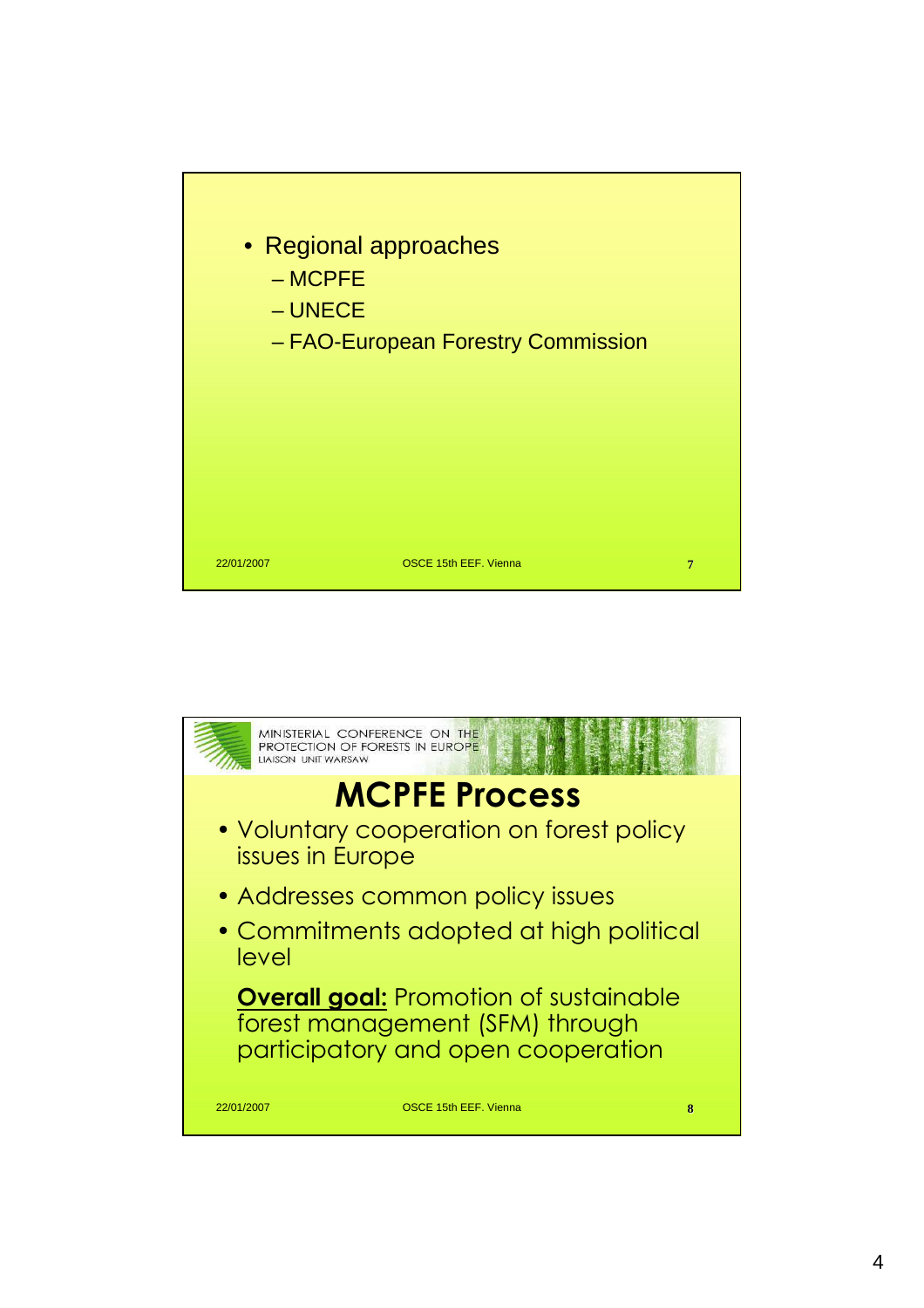

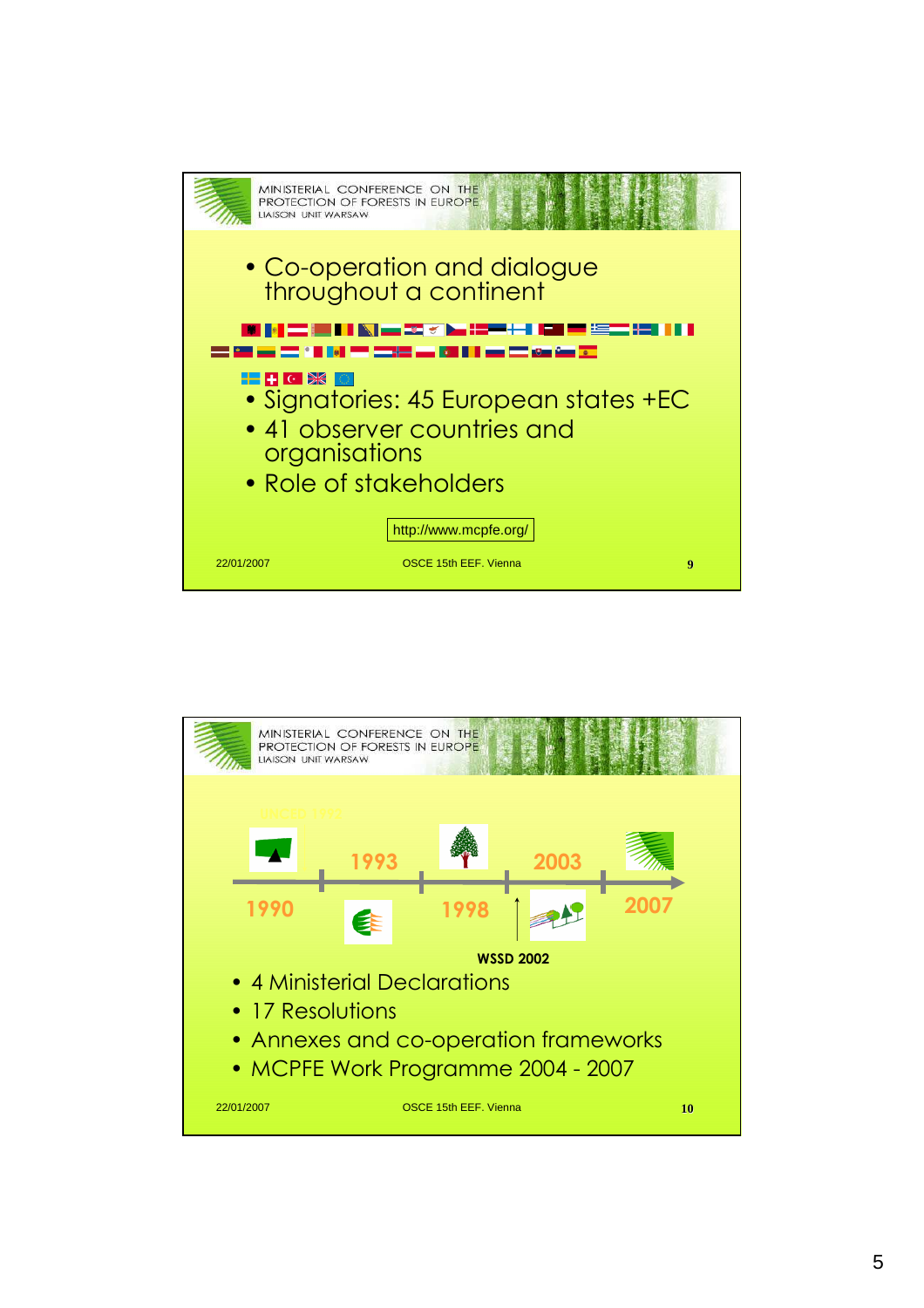

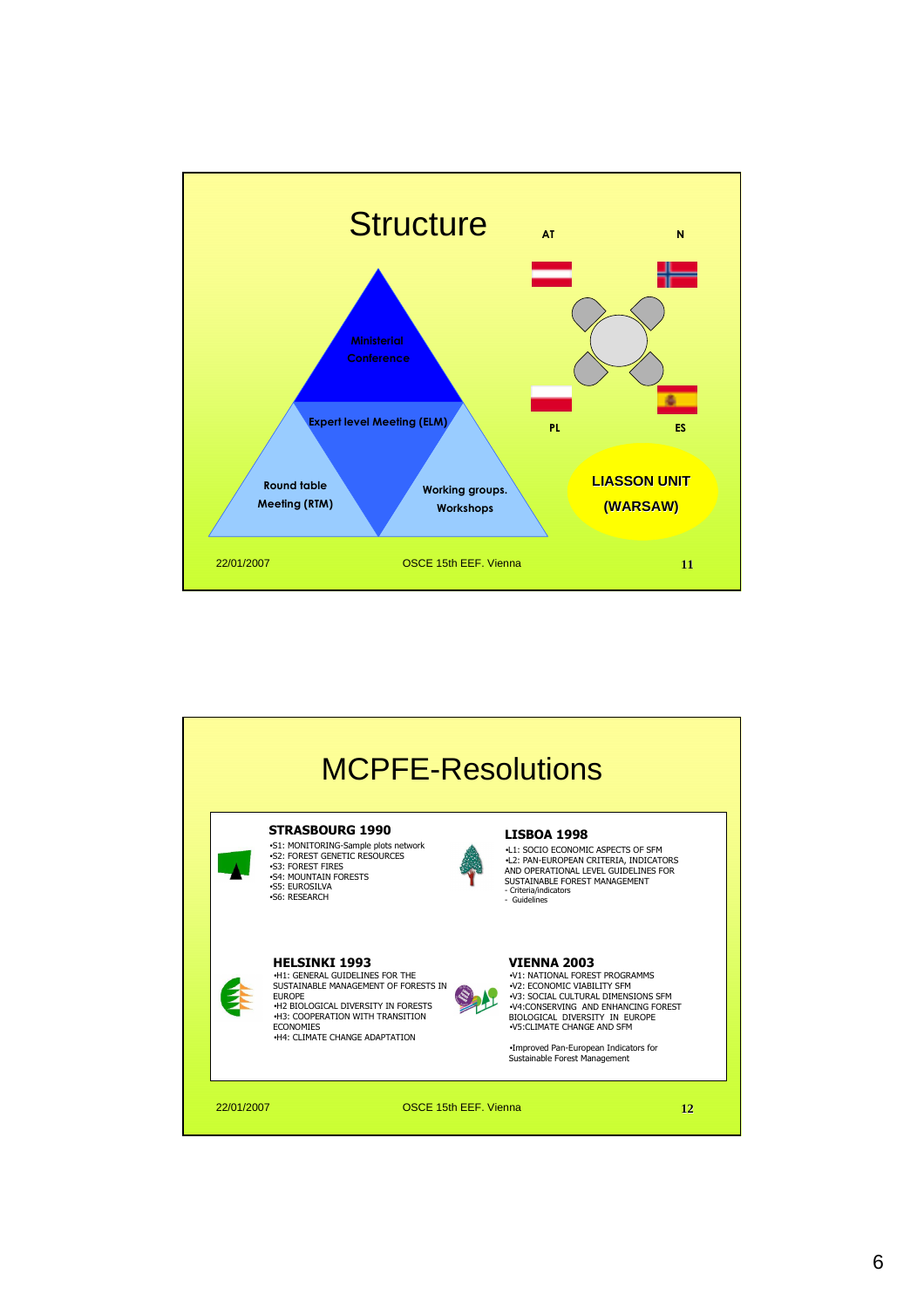

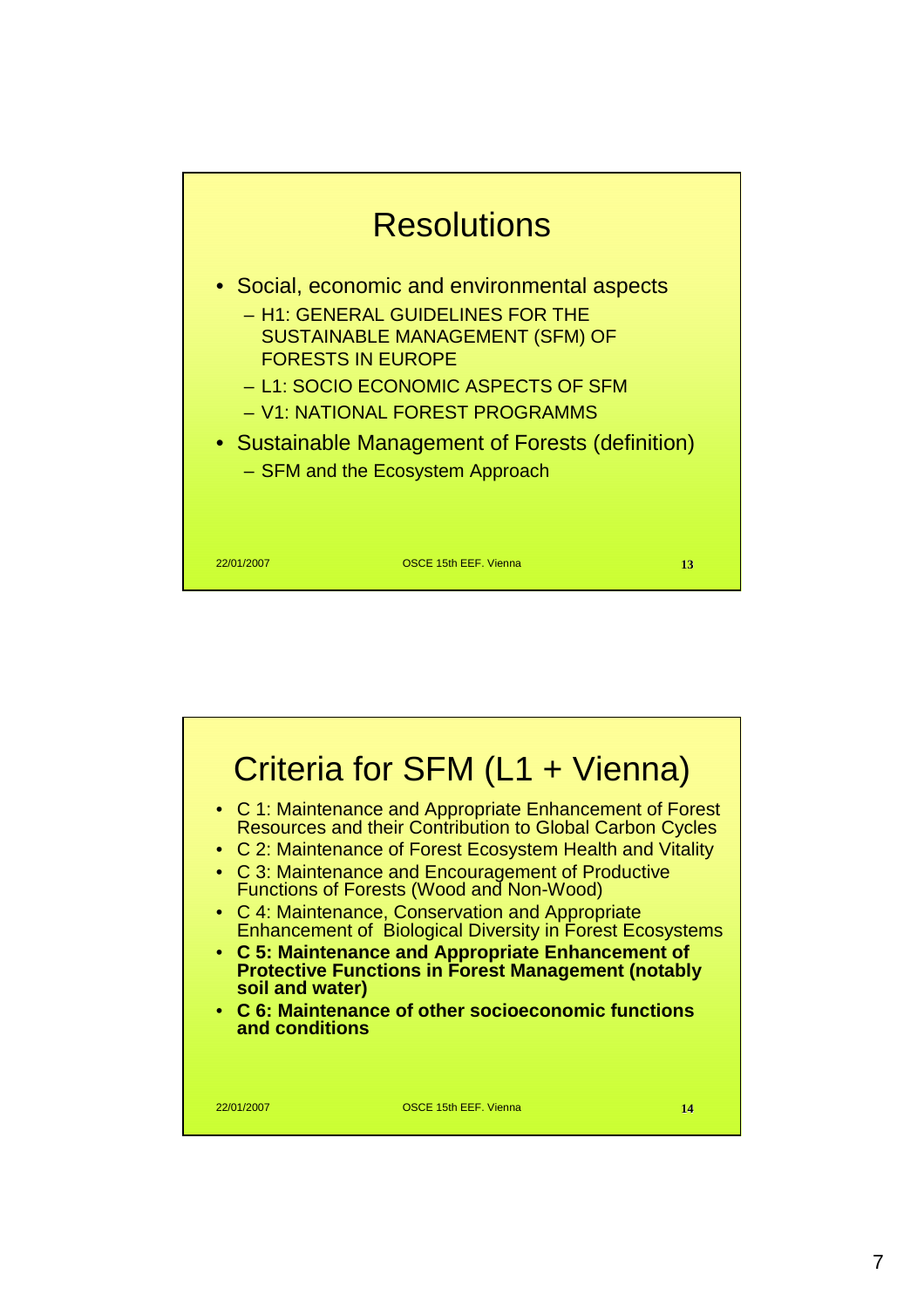| Criteria                                                                                                                                    | No. | Indicator                                     | Full text                                                                                                                                                                        |
|---------------------------------------------------------------------------------------------------------------------------------------------|-----|-----------------------------------------------|----------------------------------------------------------------------------------------------------------------------------------------------------------------------------------|
| C. 1: Maintenance<br>and Appropriate<br>Enhancement of<br><b>Forest Resources</b><br>and their Contri-<br>bution to Global<br>Carbon Cycles | 1.1 | Forest area                                   | Area of forest and other wooded land, classified by forest type and by availability for wood supply,<br>and share of forest and other wooded land in total land area             |
|                                                                                                                                             | 12  | Growing stock                                 | Growing stock on forest and other wooded land, classified by forest type and by availability for<br>wood supply                                                                  |
|                                                                                                                                             | 1.3 | Age structure and/or diameter<br>distribution | Age structure and/or diameter distribution of forest and other wooded land, classified by forest type<br>and by availability for wood supply                                     |
|                                                                                                                                             | 1.4 | Carbon stock                                  | Carbon stock of woody biomass and of soils on forest and other wooded land                                                                                                       |
| C 2: Maintenance<br>of Forest Ecosys-<br>tem Health and<br>Vitality                                                                         | 2.1 | Deposition of air pollutants                  | Deposition of air pollutants on forest and other wooded land, classified by N, S and base cations                                                                                |
|                                                                                                                                             | 2.2 | Soil condition                                | Chemical soil properties (pH, CEC, C/N, organic C, base saturation) on forest and other wooded<br>land related to soil acidity and eutrophication, classified by main soil types |
|                                                                                                                                             | 23  | Defoliation                                   | Defoliation of one or more main tree species on forest and other wooded land in each of the<br>defoliation classes "moderate", "severe" and "dead"                               |
|                                                                                                                                             | 24  | Forest damage                                 | Forest and other wooded land with damage, classified by primary damaging agent (abiotic, biotic<br>and human induced) and by forest type                                         |
| C 3: Maintenance<br>and Encourage-<br>ment of Productive<br>Functions of For-<br>ests (Wood and<br>Non-Wood)                                | 3.1 | Increment and fellings                        | Balance between net annual increment and annual fellings of wood on forest available for wood<br>supply                                                                          |
|                                                                                                                                             | 3.2 | Roundwood                                     | Value and quantity of marketed roundwood                                                                                                                                         |
|                                                                                                                                             | 3.3 | Non-wood goods                                | Value and quantity of marketed non-wood goods from forest and other wooded land                                                                                                  |
|                                                                                                                                             | 3.4 | Services                                      | Value of marketed services on forest and other wooded land                                                                                                                       |
|                                                                                                                                             | 3.5 | Forests under management<br>plans             | Proportion of forest and other wooded land under a management plan or equivalent                                                                                                 |
| C.4: Maintenance.<br>Conservation and<br>Appropriate En-<br>hancement of                                                                    | 4.1 | Tree species composition                      | Area of forest and other wooded land, classified by number of tree species occurring and by forest<br>type                                                                       |
|                                                                                                                                             | 4.2 | Regeneration                                  | Area of regeneration within even-aged stands and uneven-aged stands, classified by regeneration<br>type                                                                          |
|                                                                                                                                             |     |                                               |                                                                                                                                                                                  |

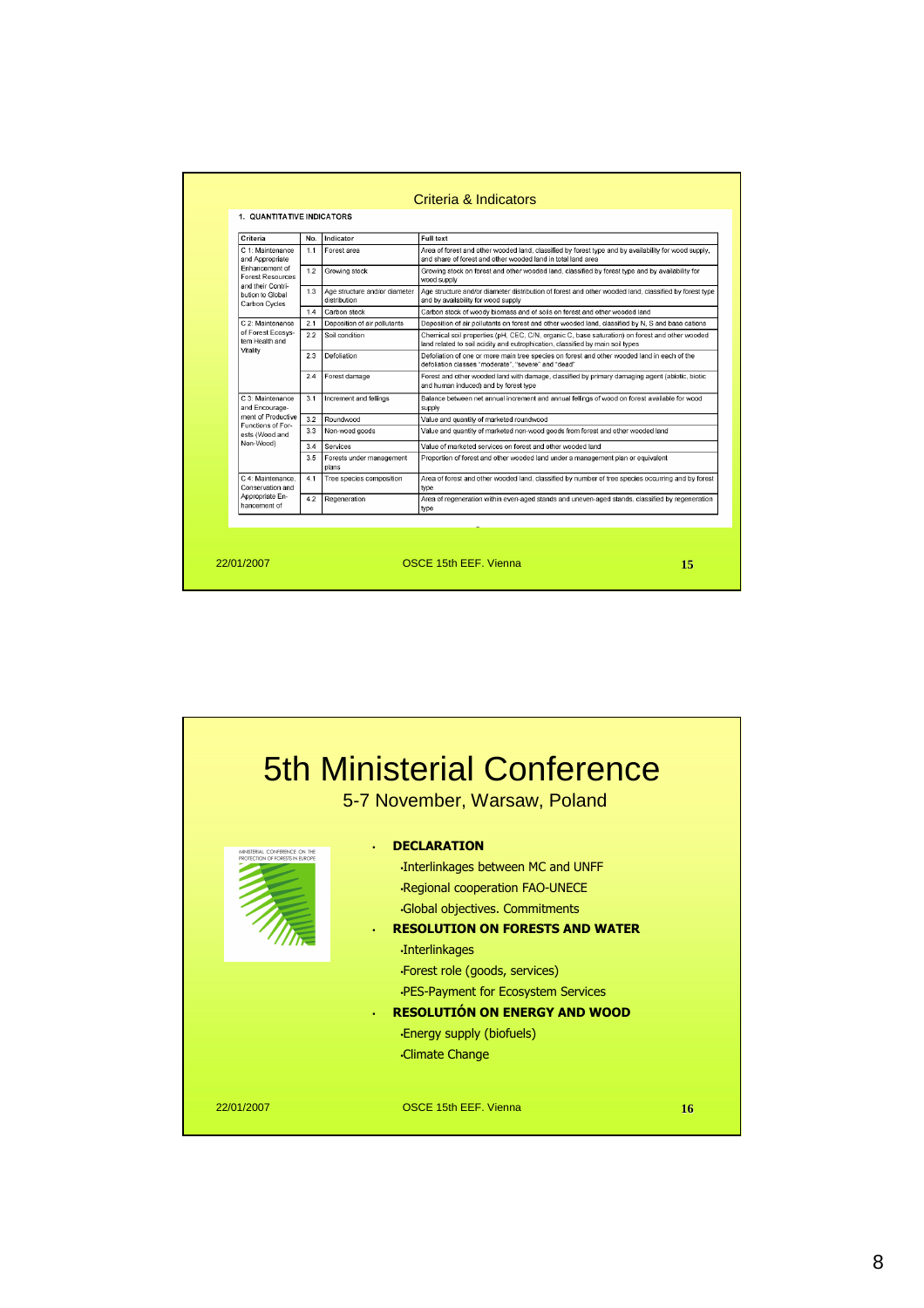

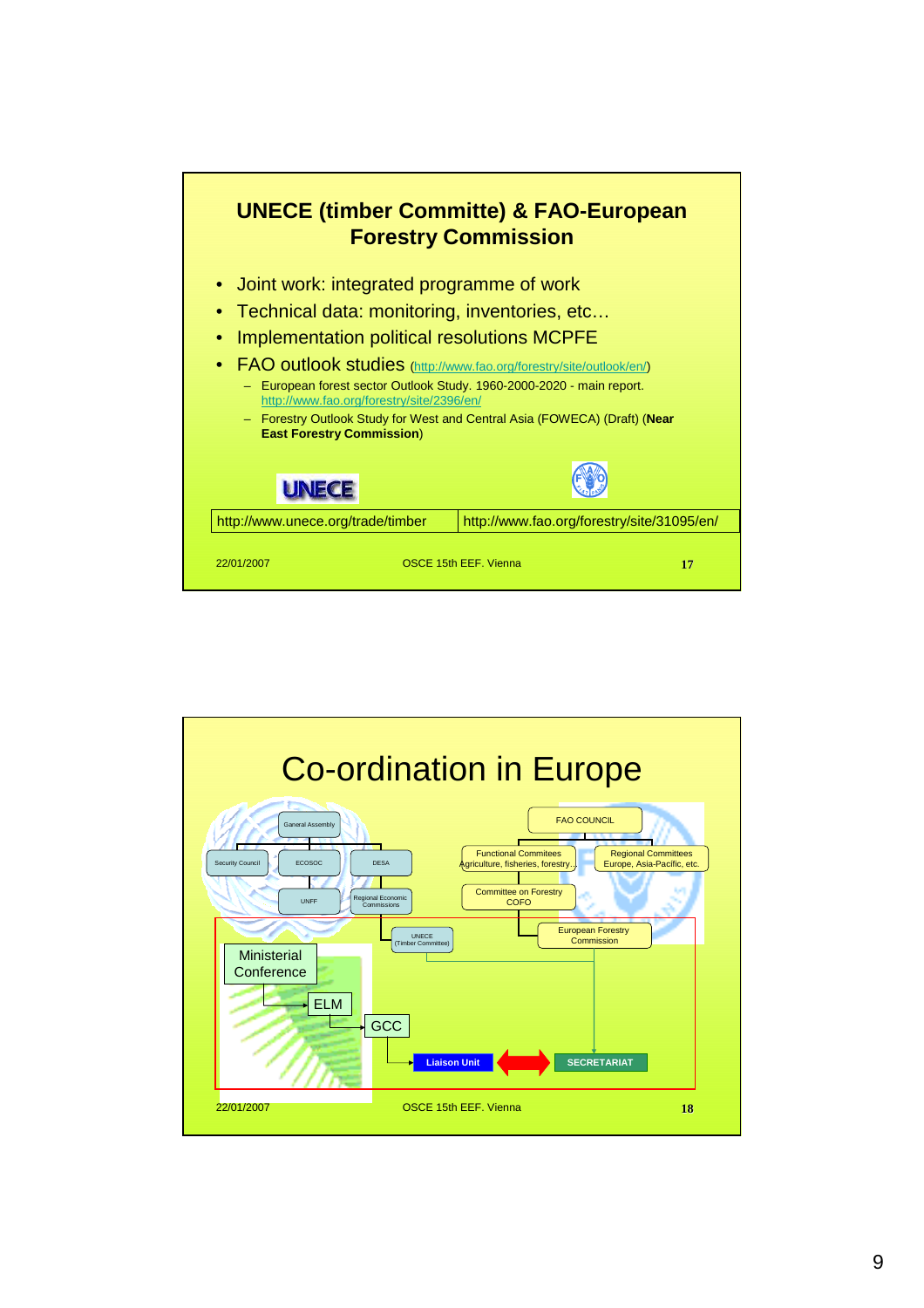